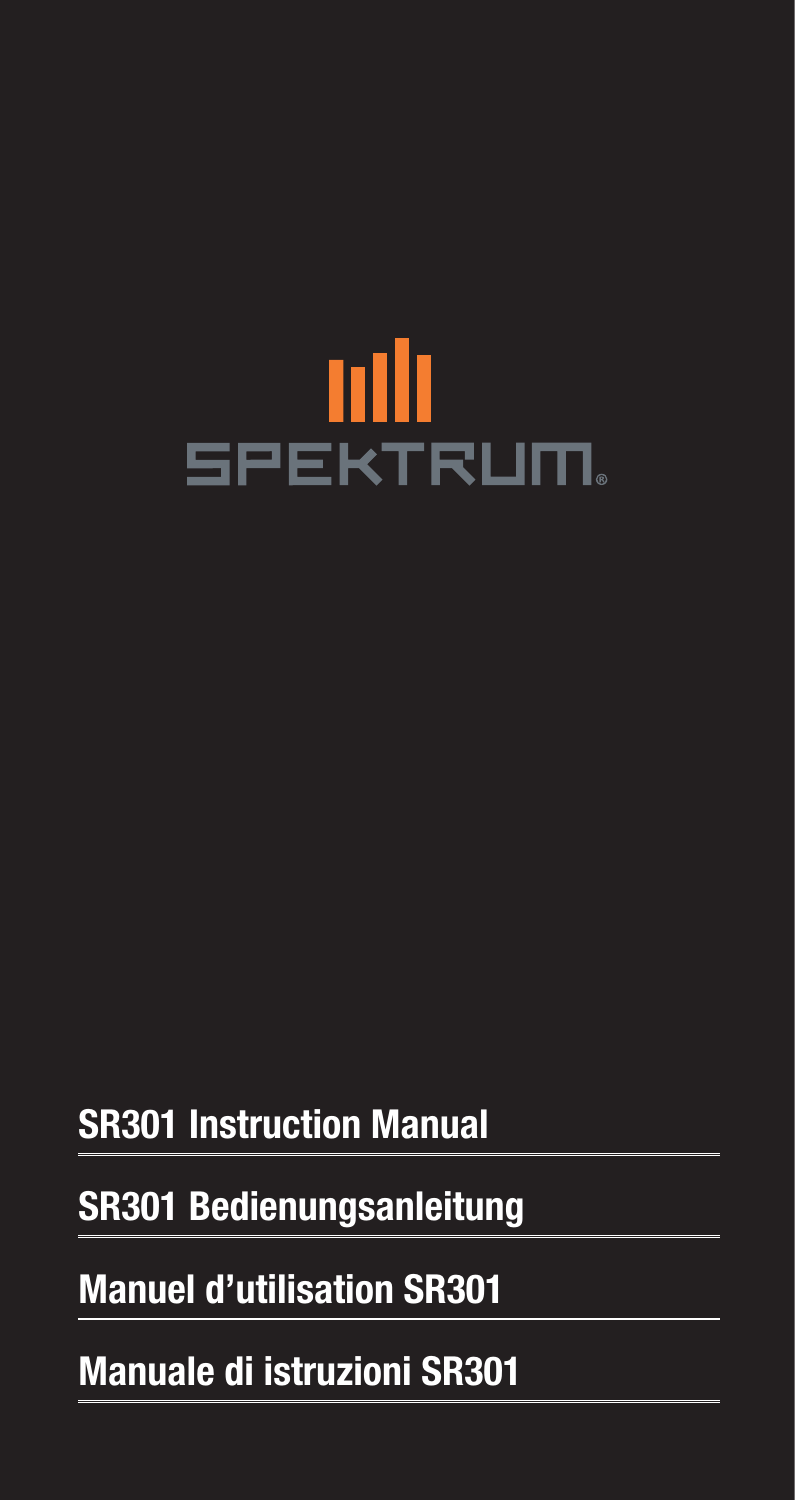All instructions, warranties and other collateral documents are subject to change at the sole discretion of Horizon Hobby, Inc. For up-to-date product literature, visit horizonhobby.com and click on the support tab for this product.

# **Meaning of Special Language**

The following terms are used throughout the product literature to indicate various levels of potential harm when operating this product:

**NOTICE:** Procedures, which if not properly followed, create a possibility of physical property damage AND a little or no possibility of injury.

**CAUTION:** Procedures, which if not properly followed, create the probability of physical property damage AND a possibility of serious injury.

WARNING: Procedures, which if not properly followed, create the probability of property damage, collateral damage, and serious injury OR create a high probability of superficial injury.

# **Age Recommendation: Not for children under 14 years. This is not a toy.**

**WARNING:** Read the ENTIRE instruction manual to become familiar with the features of the product before operating. Failure to operate the product correctly can result in damage to the product, personal property and cause serious injury.

This is a sophisticated hobby product. It must be operated with caution and common sense and requires some basic mechanical ability. Failure to operate this Product in a safe and responsible manner could result in injury or damage to the product or other property. This product is not intended for use by children without direct adult supervision. Do not attempt disassembly, use with incompatible components or augment product in any way without the approval of Horizon Hobby, Inc. This manual contains instructions for safety, operation and maintenance. It is essential to read and follow all the instructions and warnings in the manual, prior to assembly, setup or use, in order to operate correctly and avoid damage or serious injury.

# **WARNING AGAINST COUNTERFEIT PRODUCTS**

Thank you for purchasing a genuine Spektrum product. Always purchase from a Horizon Hobby, Inc. authorized dealer to ensure authentic high-quality Spektrum product. Horizon Hobby, Inc. disclaims all support and warranty with regards, but not limited to, compatibility and performance of counterfeit products or products claiming compatibility with DSM or Spektrum technology.

**NOTICE:** This product is only intended for use with unmanned, hobby-grade, remote-controlled vehicles and aircraft. Horizon Hobby disclaims all liability outside of the intended purpose and will not provide warranty service related thereto.

# **WARRANTY REGISTRATION**

Visit www.spektrumrc.com/registration today to register your product.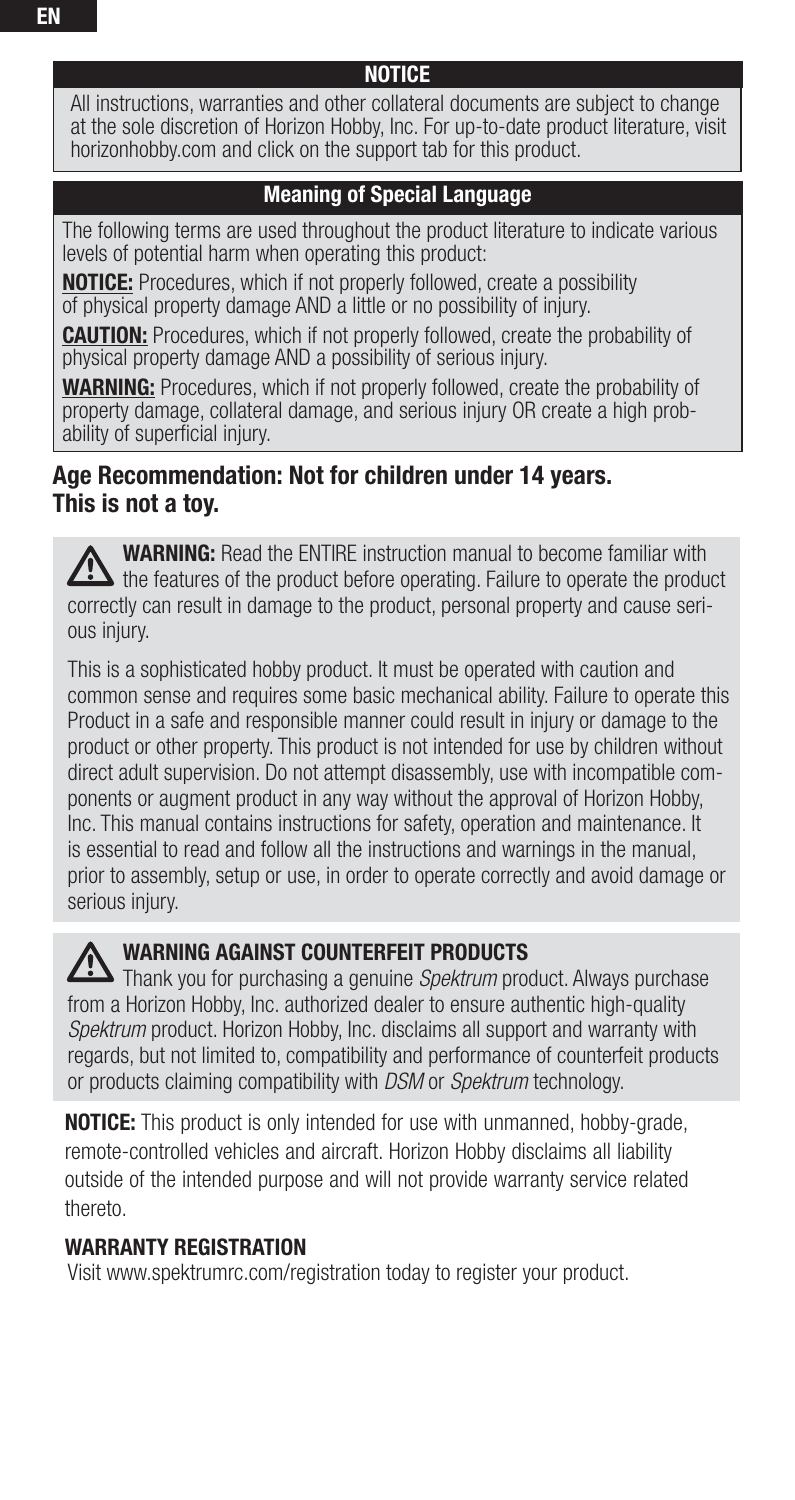# **SR301 Instruction Manual**

The Spektrum<sup>TM</sup> SR301 3-channel DSM<sup>®</sup> Sport Surface receiver is compatible with all *Spektrum* surface transmitters and operates in DSM mode.

# **Specifications**

 Type: DSM Channels: 3 Band: 2.4GHz Dimensions (LxWxH): 1.60 x 1.06 x .58 in (41 x 27 x 15mm) Weight: .3 oz (9 g) Voltage Range: 3.5–9.6V

# **Binding Receiver to Transmitter**

In order to operate, the receiver must be bound to the transmitter. Binding is the process of teaching the receiver the specific transmitter's code called GUID (Globally Unique Identifier). When a receiver is bound to a transmitter/model memory, the receiver will only respond to that specific transmitter/model memory.



# **Binding**

**NOTICE:** The SR301 receiver utilizes the DSM protocol.

- 1. With the receiver off, insert the bind plug into the BIND port in the receiver.
- 2. Power the receiver through any port. If an ESC is being used, power on the ESC with the ESC lead plugged in the throttle channel port. The green LED will flash continuously indicating that the receiver is in bind mode.



- 3. With the steering wheel, throttle trigger and Aux channel (if applicable) in the desired preset failsafe positions, initiate the bind process with your Spektrum transmitter which will also store the failsafe positions. Please see the next section for more information about Failsafe.
- 4. The LED on the receiver should now be solid, indicating a successful bind has taken place.
- 5. Once the bind process is complete and before power is cycled on the receiver, remove the bind plug and store it in a convenient place. Failure to remove the bind plug will result in the receiver going back into bind mode.
- **Note:** The only time it is necessary to do a rebind is if different failsafe positions are desired e.g., servo travel has been reversed after the initial bind, or if the receiver is to be bound to a different model memory.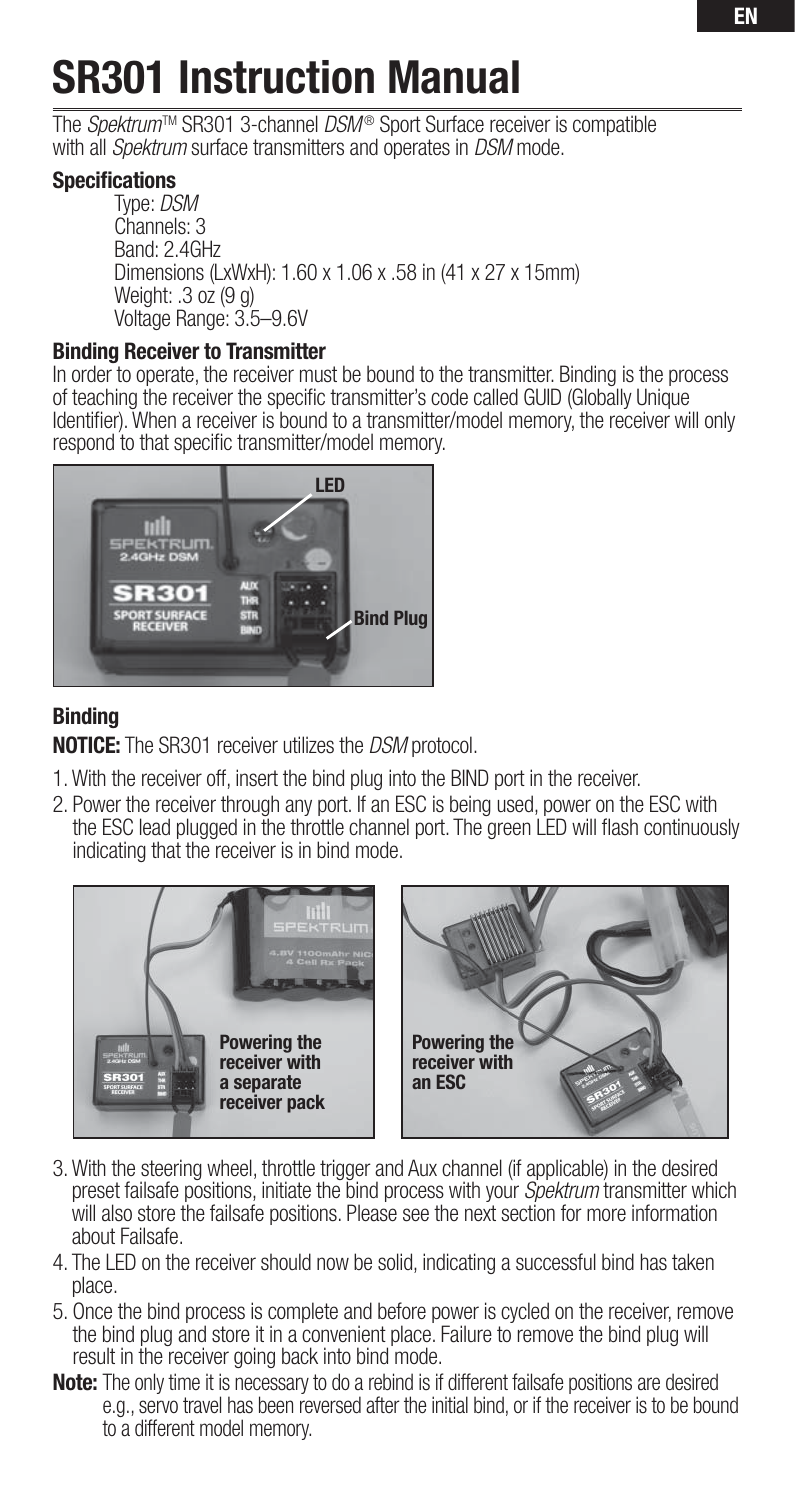# **Failsafe**

Failsafe positions are also set during binding. In the unlikely event that the radio link is lost during use, the receiver will drive the servos to their preprogrammed failsafe positions (normally full brakes and straight steering). If the receiver is turned on prior to turning on the transmitter, the receiver will enter failsafe mode, driving the servos to their preset failsafe positions. When the transmitter is turned on, normal control is resumed.

# **Tips on Using** *Spektrum* **2.4GHz**

Your *DSM* equipped 2.4GHz system is intuitive to operate, functioning nearly identically to FM systems. Following are a few common questions from customers.

# **1. Q: Which do I turn on first, the transmitter or the receiver?**

A: It doesn't matter, if the receiver is turned on first, all channels will be driven to the failsafe position set during binding. When the transmitter is then turned on, the transmitter scans the 2.4GHz band and acquires an open channel. Then the receiver that was previously bound to the transmitter scans the band and finds the GUID (Globally Unique Identifier code) stored during binding. The system then connects and operates normally. If the transmitter is turned on first, the transmitter scans the 2.4GHz band and acquires an open channel. When the receiver is turned on, the receiver scans the 2.4GHz band looking for the previously stored GUID. When it locates the specific GUID code and confirms uncorrupted repeatable packet information, the system connects and normal operation takes place. Typically this takes 2 to 6 seconds.

### **2. Q: Sometimes the system takes longer to connect and sometimes it doesn't connect at all. Why?**

 A: In order for the system to connect (after the receiver is bound) the receiver must receive a large number of consecutive uninterrupted perfect packets from the transmitter. This process is purposely critical of the environment ensuring that it's safe to use when the system does connect. If the transmitter is too close to the receiver (less than 4 ft) or if the transmitter is located near metal objects (metal Tx case, the bed of a truck, the top of a metal work bench, etc.), connection will take longer and in some cases connection will not occur as the system is receiving reflected 2.4GHz energy from itself and is interpreting this as unfriendly noise. Moving the system away from metal objects or moving the transmitter away from the receiver and powering the system again will cause a connection to occur. This only happens during the initial connection. Once connected the system is locked in and should a loss of signal occur (failsafe) the system connects immediately (4ms) when signal is regained.

### **3. Q: I've heard that the** *DSM* **system is less tolerant of low voltage. Is this correct?**

 A: The SR301 has an operational voltage range of 3.5 to 9.6 volts. With most systems this is not a problem as in fact most servos cease to operate at around 3.8 volts. When using multiple high-current draw servos with an inadequate battery/power source, heavy momentary loads can cause the voltage to dip below this 3.5-volt threshold thus causing the entire system (servos and receiver) to brown out. When the voltage drops below the low voltage threshold (3.5 volts), the receiver must reboot.

## **4. Q: Sometimes my receiver loses its bind and won't connect, requiring rebinding.**

# **What happens if the bind is lost during use?**

 A: The receiver will never lose its bind unless it's instructed to. It's important to understand that during the binding process the receiver not only learns the GUID (code) of the transmitter but the transmitter learns and stores the type of receiver that it's bound to.

 If the system fails to connect, more than likely the transmitter is near conductive material (transmitter case, truck bed, etc.) and the reflected 2.4GHz energy is preventing the system from connecting. (See #2 above)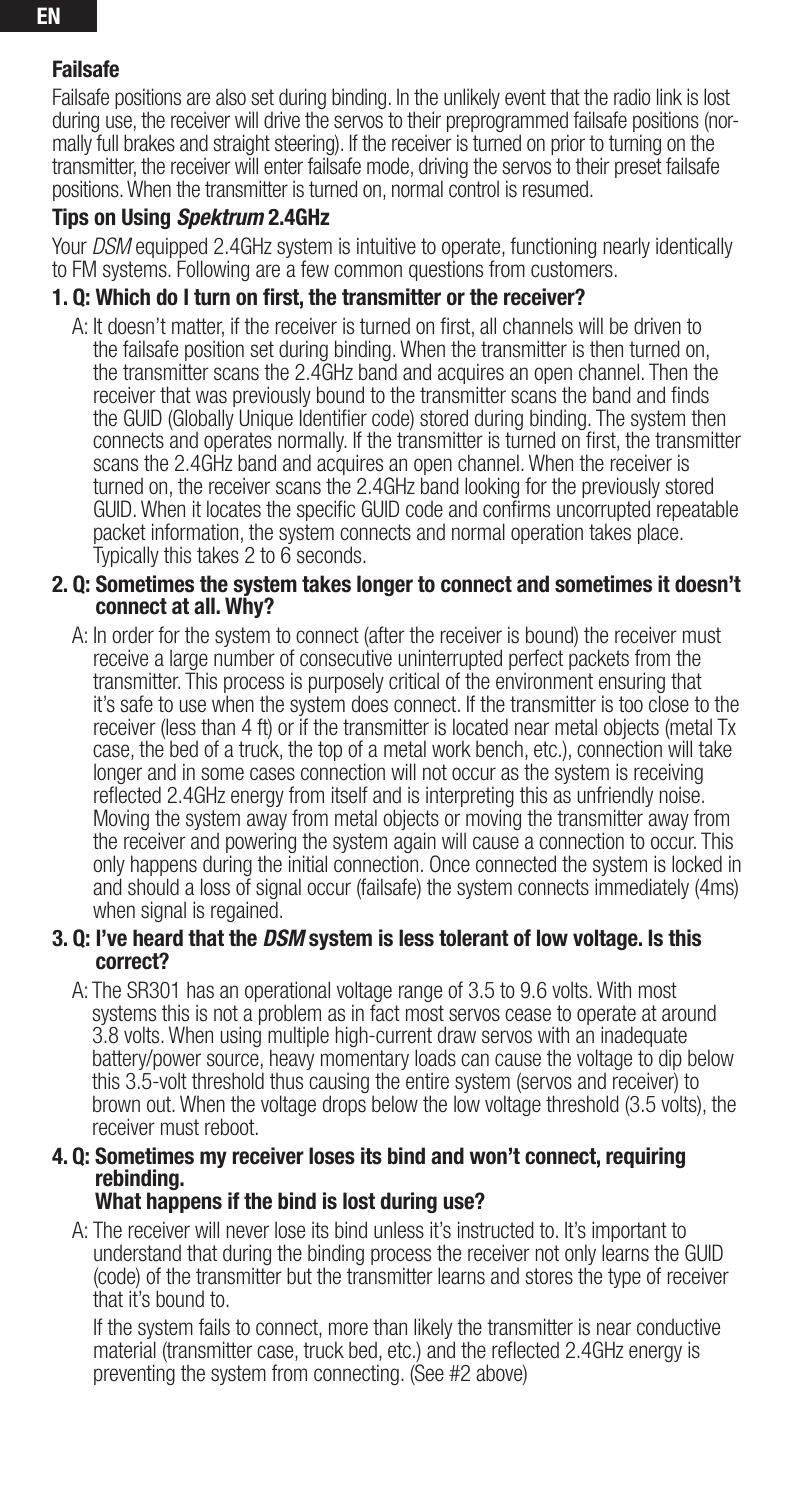# **1-Year Limited Warranty**

# **What this Warranty Covers**

Horizon Hobby, Inc., (Horizon) warrants to the original purchaser that the product purchased (the "Product") will be free from defects in materials and workmanship for a period of 1 years from the date of purchase.

# **What is Not Covered**

This warranty is not transferable and does not cover (i) cosmetic damage, (ii) damage due to acts of God, accident, misuse, abuse, negligence, commercial use, or due to improper use, installation, operation or maintenance, (iii) modification of or to any part of the Product, (iv) attempted service by anyone other than a Horizon Hobby authorized service center, (v) Product not purchased from an authorized Horizon dealer, or (vi) Product not compliant with applicable technical regulations.

OTHER THAN THE EXPRESS WARRANTY ABOVE, HORIZON MAKES NO OTHER WARRANTY OR REPRESENTATION, AND HEREBY DISCLAIMS ANY AND ALL IMPLIED WARRANTIES, INCLUDING, WITHOUT LIMITATION, THE IMPLIED WARRANTIES OF NON-INFRINGEMENT, MERCHANTABILITY AND FITNESS FOR A PARTICULAR PURPOSE. THE PURCHASER ACKNOWLEDGES THAT THEY ALONE HAVE DETERMINED THAT THE PRODUCT WILL SUITABLY MEET THE REQUIREMENTS OF THE PURCHASER'S INTENDED USE.

# **Purchaser's Remedy**

Horizon's sole obligation and purchaser's sole and exclusive remedy shall be that Horizon will, at its option, either (i) service, or (ii) replace, any Product determined by Horizon to be defective. Horizon reserves the right to inspect any and all Product(s) involved in a warranty claim. Service or replacement decisions are at the sole discretion of Horizon. Proof of purchase is required for all warranty claims. SERVICE OR REPLACEMENT AS PROVIDED UNDER THIS WARRANTY IS THE PURCHASER'S SOLE AND EXCLUSIVE REMEDY.

# **Limitation of Liability**

HORIZON SHALL NOT BE LIABLE FOR SPECIAL, INDIRECT, INCIDENTAL OR CONSEQUENTIAL DAMAGES, LOSS OF PROFITS OR PRODUCTION OR COMMERCIAL LOSS IN ANY WAY, REGARDLESS OF WHETHER SUCH CLAIM IS BASED IN CONTRACT, WARRANTY, TORT, NEGLIGENCE, STRICT LIABILITY OR ANY OTHER THEORY OF LIABILITY, EVEN IF HORIZON HAS BEEN ADVISED OF THE POSSIBILITY OF SUCH DAMAGES. Further, in no event shall the liability of Horizon exceed the individual price of the Product on which liability is asserted. As Horizon has no control over use, setup, final assembly, modification or misuse, no liability shall be assumed nor accepted for any resulting damage or injury. By the act of use, setup or assembly, the user accepts all resulting liability. If you as the purchaser or user are not prepared to accept the liability associated with the use of the Product, purchaser is advised to return the Product immediately in new and unused condition to the place of purchase.

# **Law**

These terms are governed by Illinois law (without regard to conflict of law principals). This warranty gives you specific legal rights, and you may also have other rights which vary from state to state. Horizon reserves the right to change or modify this warranty at any time without notice.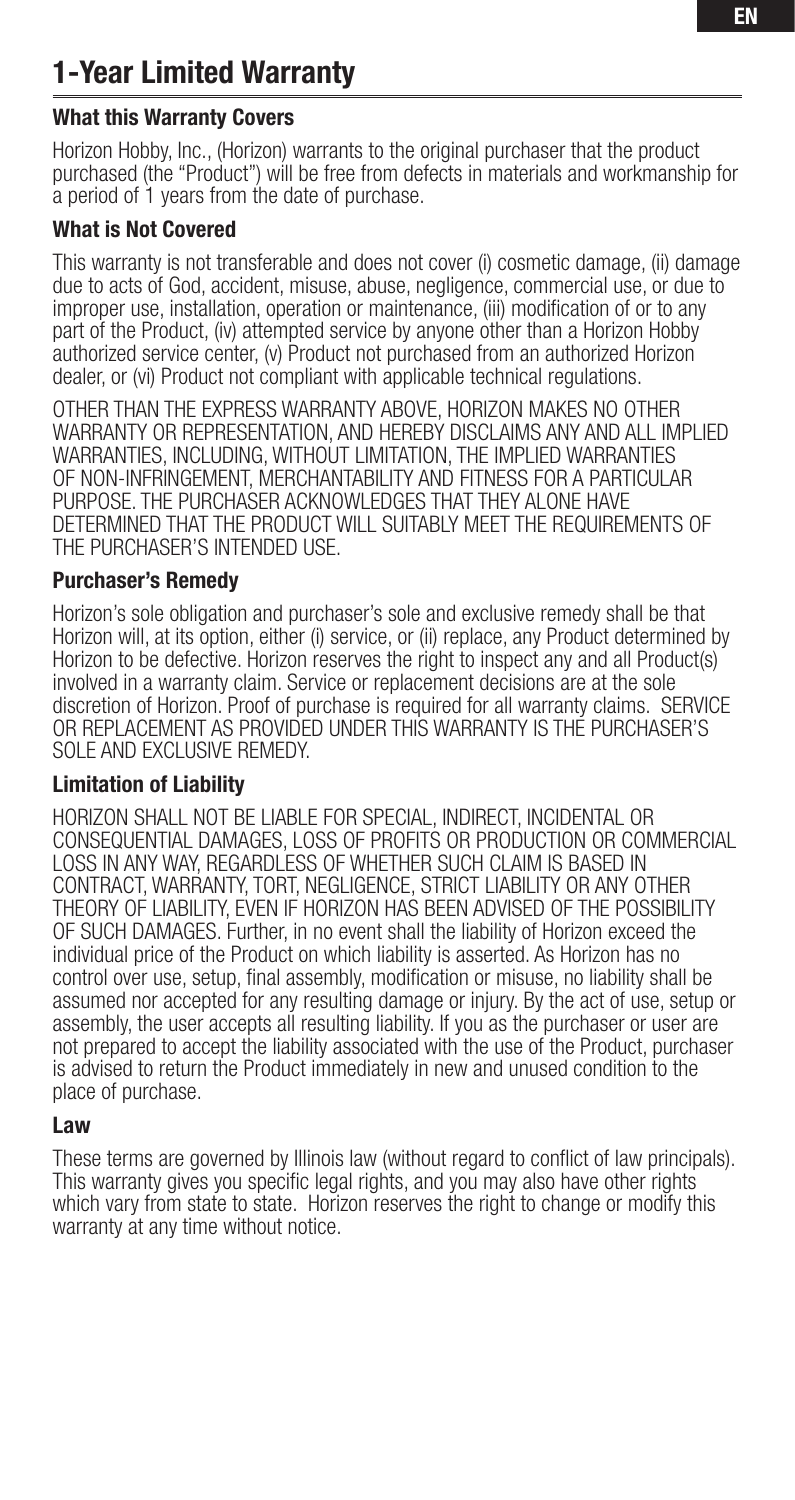# **Questions, Assistance, and Services**

Your local hobby store and/or place of purchase cannot provide warranty support or service. Once assembly, setup or use of the Product has been started, you must contact your local distributor or Horizon directly. This will enable Horizon to better answer your questions and service you in the event that you may need any assistance. For questions or assistance, please visit our website at www. horizonhobby.com, submit a Product Support Inquiry, or call 877.504.0233 toll free to speak to a Product Support representative.

# **Inspection or Services**

If this Product needs to be inspected or serviced and is compliant in the country you live and use the Product in, please use the Horizon Online Service Request submission process found on our website or call Horizon to obtain a Return Merchandise Authorization (RMA) number. Pack the Product securely using a shipping carton. Please note that original boxes may be included, but are not designed to withstand the rigors of shipping without additional protection. Ship via a carrier that provides tracking and insurance for lost or damaged parcels, as Horizon is not responsible for merchandise until it arrives and is accepted at our facility. An Online Service Request is available at http://www.horizonhobby. com/content/\_service-center\_render-service-center. If you do not have internet access, please contact Horizon Product Support to obtain a RMA number along with instructions for submitting your product for service. When calling Horizon, you will be asked to provide your complete name, street address, email address and phone number where you can be reached during business hours. When sending product into Horizon, please include your RMA number, a list of the included items, and a brief summary of the problem. A copy of your original sales receipt must be included for warranty consideration. Be sure your name, address, and RMA number are clearly written on the outside of the shipping carton.

### **NOTICE: Do not ship LiPo batteries to Horizon. If you have any issue with a**  LiPo battery, please contact the appropriate Horizon Product Support office.

# **Warranty Requirements**

**For Warranty consideration, you must include your original sales receipt verifying the proof-of-purchase date.** Provided warranty conditions have been met, your Product will be serviced or replaced free of charge. Service or replacement decisions are at the sole discretion of Horizon.

### **Non-Warranty Service**

**Should your service not be covered by warranty, service will be completed**  and payment will be required without notification or estimate of the **expense unless the expense exceeds 50% of the retail purchase cost.** By submitting the item for service you are agreeing to payment of the service without notification. Service estimates are available upon request. You must include this request with your item submitted for service. Non-warranty service estimates will be billed a minimum of ½ hour of labor. In addition you will be billed for return freight. Horizon accepts money orders and cashier's checks, as well as Visa, MasterCard, American Express, and Discover cards. By submitting any item to Horizon for service, you are agreeing to Horizon's Terms and Conditions found on our website http:// www.horizonhobby.com/content/\_service-center\_render-service-center.

**NOTICE: Horizon service is limited to Product compliant in the country of use and ownership. If non-compliant product is received by Horizon for service, it will be returned unserviced at the sole expense of the purchaser.**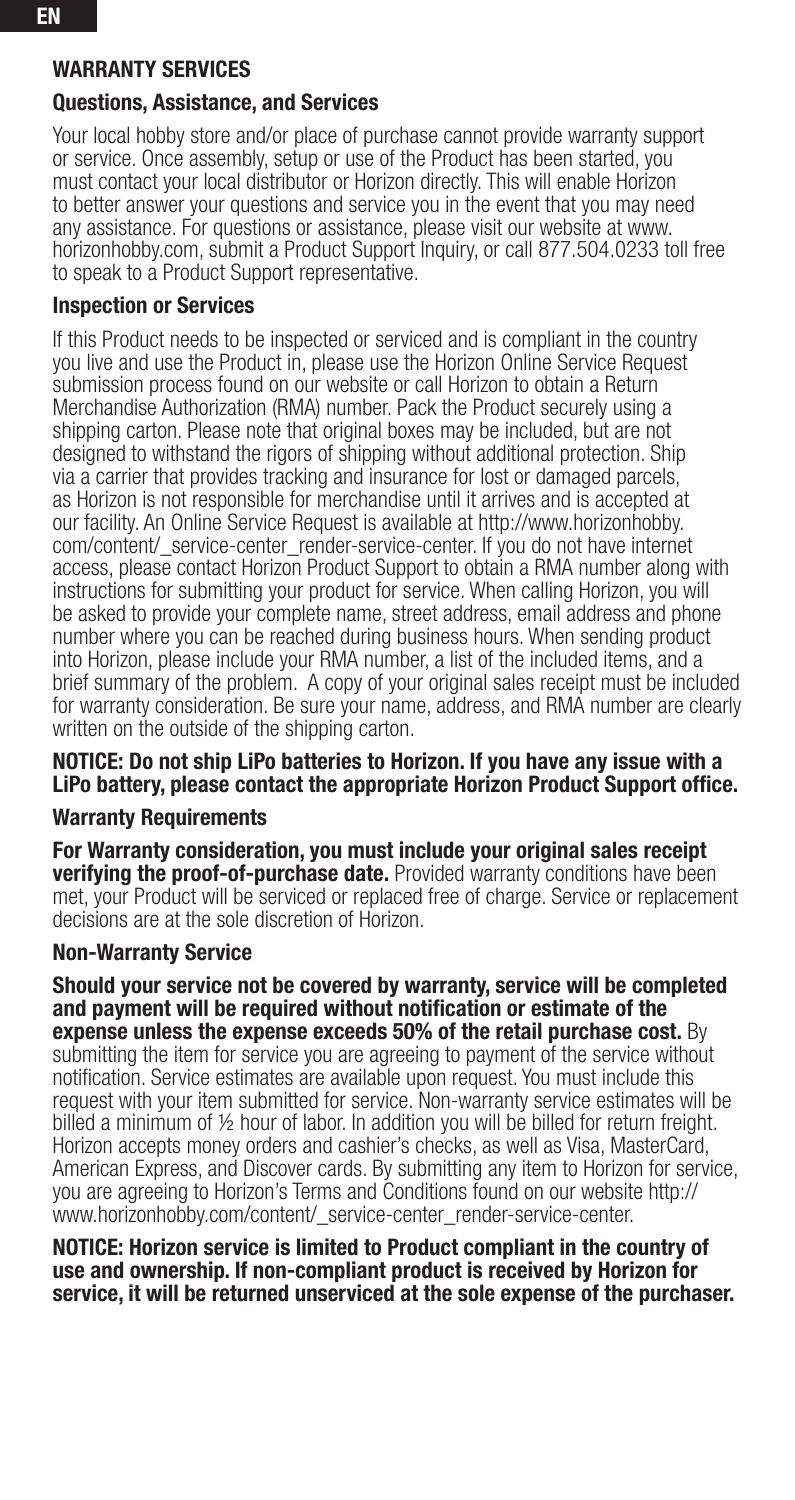# **Warranty and Service Contact Information**

| <b>Country of</b><br>Purchase  | <b>Horizon Hobby</b>                                      | <b>Address</b>                                                                    | <b>Phone Number/Email Address</b>                                            |
|--------------------------------|-----------------------------------------------------------|-----------------------------------------------------------------------------------|------------------------------------------------------------------------------|
| United<br>States of<br>America | Horizon Service<br>Center<br>(Electronics and<br>engines) | 4105 Fieldstone Rd<br>Champaign, Illinois<br>61822 USA                            | 877-504-0233<br>Online Repair Request:<br>visit www.horizonhobby.com/service |
|                                | Horizon Product<br>Support (All<br>other products)        | 4105 Fieldstone Rd<br>Champaign, Illinois<br>61822 USA                            | 877-504-0233<br>productsupport@horizonhobby.com                              |
| United<br>Kingdom              | Horizon Hobby<br>I imited                                 | Units 1-4 Ployters Rd<br>Staple Tye<br>Harlow, Essex<br>CM187NS<br>United Kingdom | +44 (0) 1279 641 097<br>sales@horizonhobby.co.uk                             |
| Germany                        | Horizon Tech-<br>nischer Service                          | Christian-Junge-<br>Straße 1<br>25337 Flmshorn<br>Germany                         | +49 (0) 4121 2655 100<br>service@horizonhobby.de                             |
| France                         | Horizon Hobby<br>SAS                                      | 14 Rue Gustave Fiffel<br>Zone d'Activité du<br>Réveil Matin<br>91230 Montaeron    | +33 (0) 1 60 47 44 70<br>infofrance@horizonhobby.com                         |
| China                          | Horizon Hobby<br>China                                    | Room 506, No. 97<br>Changshou Rd.<br>Shanghai, China<br>200060                    | +86 (021) 5180 9868<br>info@horizonhobby.com.cn<br>www.horizonhobby.com.cn   |